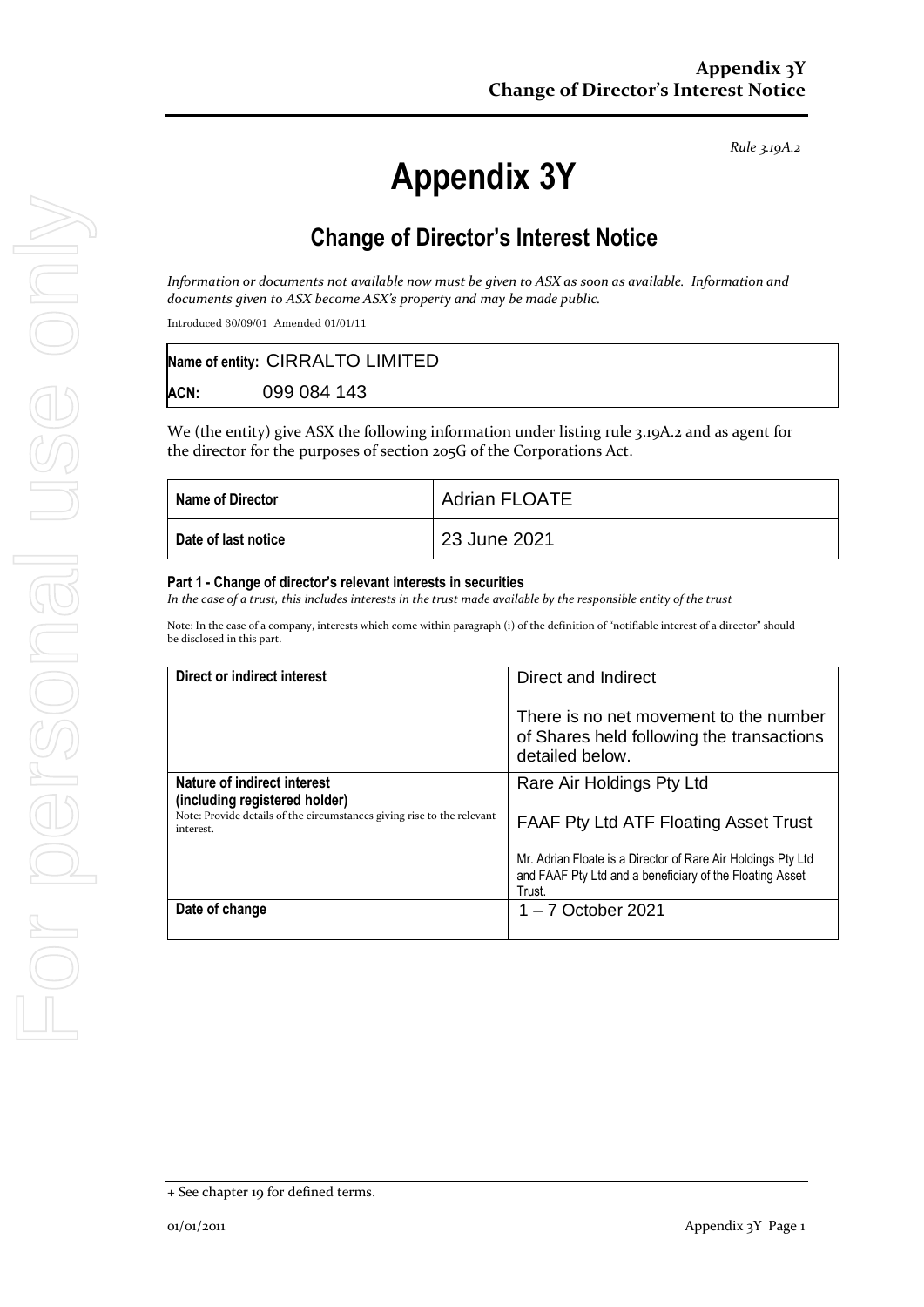| No. of securities held prior to change                                                                       | <b>Rare Air Holdings Pty Ltd</b><br>40,626,747 Shares<br>145,128,015 Shares (escrowed to 2<br>June 2022) |
|--------------------------------------------------------------------------------------------------------------|----------------------------------------------------------------------------------------------------------|
|                                                                                                              | Ashleigh Floate + Adrian Floate ATF<br><b>Faaf Super Fund</b><br>10,000,000 Shares                       |
|                                                                                                              | <b>Adrian Floate</b><br>87,101,851 Shares<br>14,150,000 Listed Options                                   |
|                                                                                                              | <b>FAAF Pty Ltd ATF Floating Asset</b><br><b>Trust</b><br>13,500,000 Options                             |
| <b>Class</b>                                                                                                 | Shares and Listed Options (CROO)                                                                         |
| Number acquired                                                                                              | 11,076,000 Shares                                                                                        |
| Number disposed                                                                                              | 11,076,000 Shares<br>6,446,000 Listed Options (CROO)                                                     |
| <b>Value/Consideration</b><br>Note: If consideration is non-cash, provide details and estimated<br>valuation | 11,076,000 Shares sold off market for<br>\$657,788.                                                      |
|                                                                                                              | 6,446,000 Shares received upon<br>exercise of Listed Options (CROO) for<br>\$0.025 per Share.            |
|                                                                                                              | 4,500,000 Shares purchased off market<br>for \$232,000.                                                  |
|                                                                                                              | 130,000 Shares purchased on market for<br>\$7,139.                                                       |

<sup>+</sup> See chapter 19 for defined terms.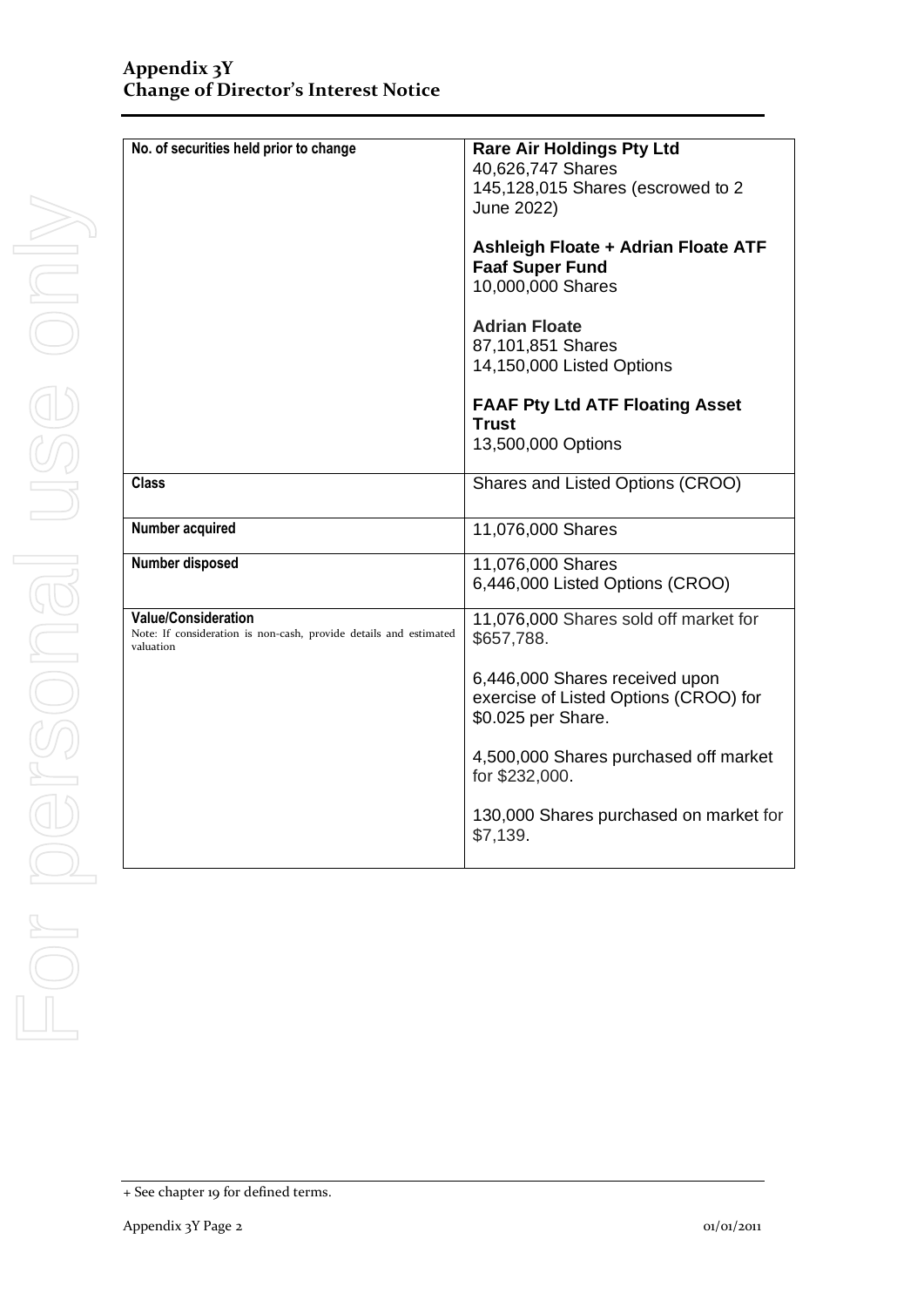| No. of securities held after change                                                                                                                                        | <b>Rare Air Holdings Pty Ltd</b><br>29,550,747 Shares<br>145,128,015 Shares (escrowed to 2<br>June 2022)                                                                                  |
|----------------------------------------------------------------------------------------------------------------------------------------------------------------------------|-------------------------------------------------------------------------------------------------------------------------------------------------------------------------------------------|
|                                                                                                                                                                            | Ashleigh Floate + Adrian Floate ATF<br><b>Faaf Super Fund</b><br>10,000,000 Shares                                                                                                        |
|                                                                                                                                                                            | <b>Adrian Floate</b><br>93,677,851 Shares<br>7,704,000 Listed Options                                                                                                                     |
|                                                                                                                                                                            | <b>FAAF Pty Ltd ATF Floating Asset</b><br><b>Trust</b><br>4,500,000 Shares<br>13,500,000 Options                                                                                          |
| Nature of change<br>Example: on-market trade, off-market trade, exercise of options,<br>issue of securities under dividend reinvestment plan, participation in<br>buy-back | 11,076,000 Shares sold off market.<br>6,446,000 Shares received upon<br>exercise of Listed Options (CROO)<br>4,500,000 Shares purchased off market<br>130,000 Shares purchased on market. |

#### **Part 2 – Change of director's interests in contracts**

Note: In the case of a company, interests which come within paragraph (ii) of the definition of "notifiable interest of a director" should be disclosed in this part.

| <b>Detail of contract</b>                                                                                                                                                      | N/A |
|--------------------------------------------------------------------------------------------------------------------------------------------------------------------------------|-----|
| Nature of interest                                                                                                                                                             |     |
| Name of registered holder<br>(if issued securities)                                                                                                                            |     |
| Date of change                                                                                                                                                                 |     |
| No. and class of securities to<br>which interest related prior to<br>change<br>Note: Details are only required for a contract in<br>relation to which the interest has changed |     |
| Interest acquired                                                                                                                                                              |     |
| Interest disposed                                                                                                                                                              |     |
| <b>Value/Consideration</b><br>Note: If consideration is non-cash, provide details<br>and an estimated valuation                                                                |     |

<sup>+</sup> See chapter 19 for defined terms.